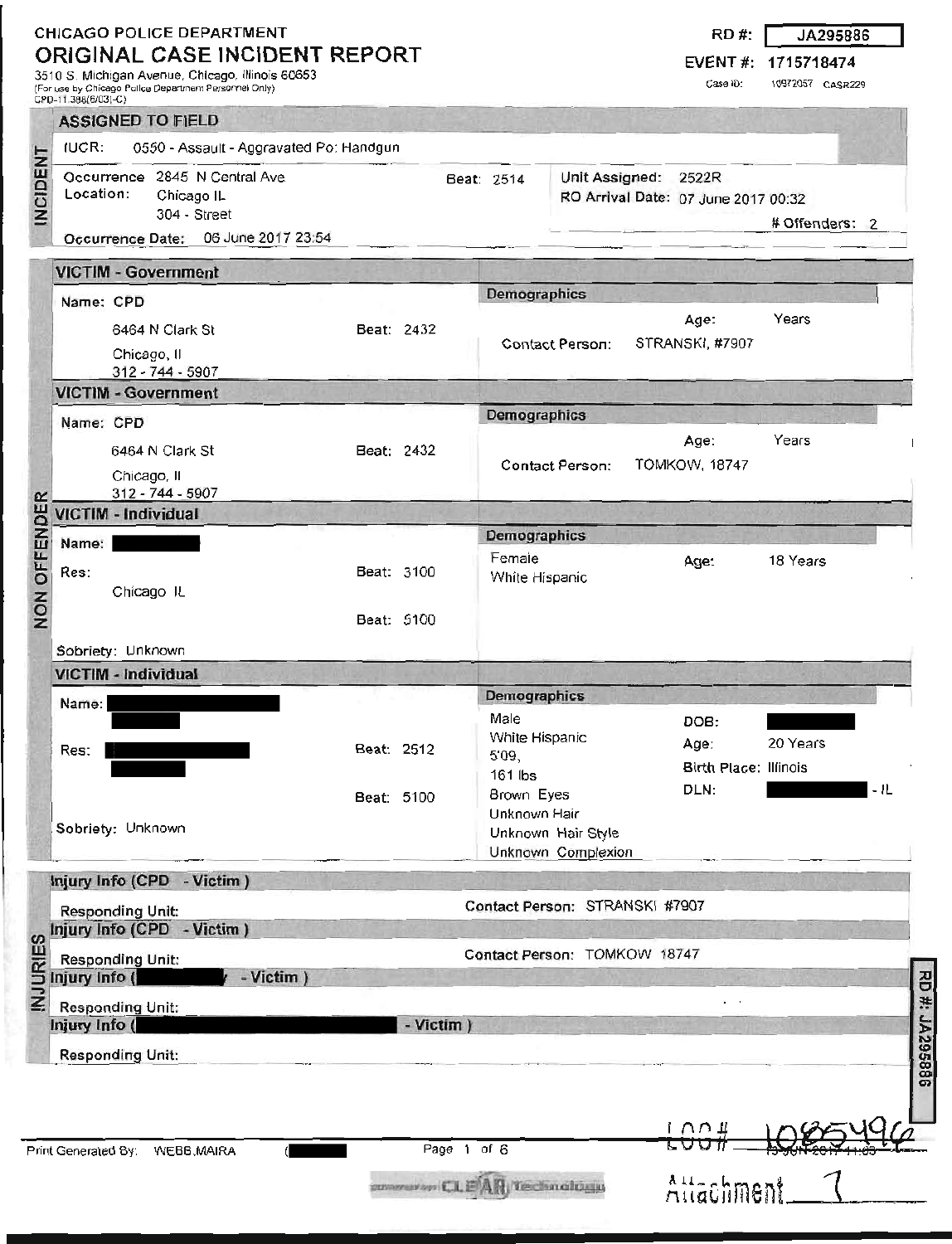**Chicago Police Department - Incident Report RD #: JA295886** 

|                                | Suspect #1              |              |                               |                                                                               | In Custody                      |                                       |
|--------------------------------|-------------------------|--------------|-------------------------------|-------------------------------------------------------------------------------|---------------------------------|---------------------------------------|
|                                | Name: PAOPAO, Vincent F |              |                               | Demographics                                                                  |                                 |                                       |
| Res:                           | Chicago IL              |              | Beat: 1931                    | Male<br>White Hispanic<br>6'00,<br>180 lbs                                    | DOB:<br>Age:<br>Birth Place: IL | 1994<br>23 years                      |
|                                |                         |              |                               | Brown Eyes<br><b>Black Hair</b><br>Short Hair Style<br>Light Brown Complexion |                                 | Suspected of Using: Weapon<br>Vehicle |
| Injury Info                    |                         |              |                               |                                                                               |                                 |                                       |
| <b>CFD First Aid</b><br>Given? |                         | Yes          | <b>Injury Extent: Serious</b> |                                                                               |                                 |                                       |
| Responding<br>Unit:            |                         | Ambulance 20 | Hospital:                     | Loyola University                                                             |                                 |                                       |
| Type                           | Gun Shot Wound          |              |                               |                                                                               | Weapon Used<br>Handgun          |                                       |
|                                | Gun Shot Wound          |              |                               |                                                                               | Handgun                         |                                       |
| Suspect #2                     |                         |              |                               |                                                                               | In Custody                      |                                       |
|                                | Name: GADBERRY, Mario V |              |                               | Demographics                                                                  |                                 |                                       |
| Res:                           | Chicago IL              |              | Beat: 1931                    | Male<br>White<br>5'05,                                                        | DOB:<br>Age:                    | 1986<br>31 years                      |
|                                |                         |              |                               | 180 lbs<br>Green Eyes                                                         | Birth Place: IL<br>DLN:         | $-1L$                                 |
|                                |                         |              |                               | Unknown Hair<br>Unknown Hair Style<br><b>Light Complexion</b>                 |                                 | Suspected of Using: Weapon<br>Vehicle |
|                                |                         |              |                               |                                                                               |                                 |                                       |
|                                |                         |              |                               |                                                                               |                                 |                                       |
| Injury Info                    |                         |              |                               |                                                                               |                                 |                                       |
| <b>CFD First Aid</b><br>Given? |                         | Yes          | Injury Extent: Serious        |                                                                               |                                 |                                       |
| Responding<br>Unit:            |                         | Ambulance 7  | Hospital:                     | Cook County                                                                   |                                 |                                       |
| Type                           |                         |              |                               |                                                                               | Weapon Used                     |                                       |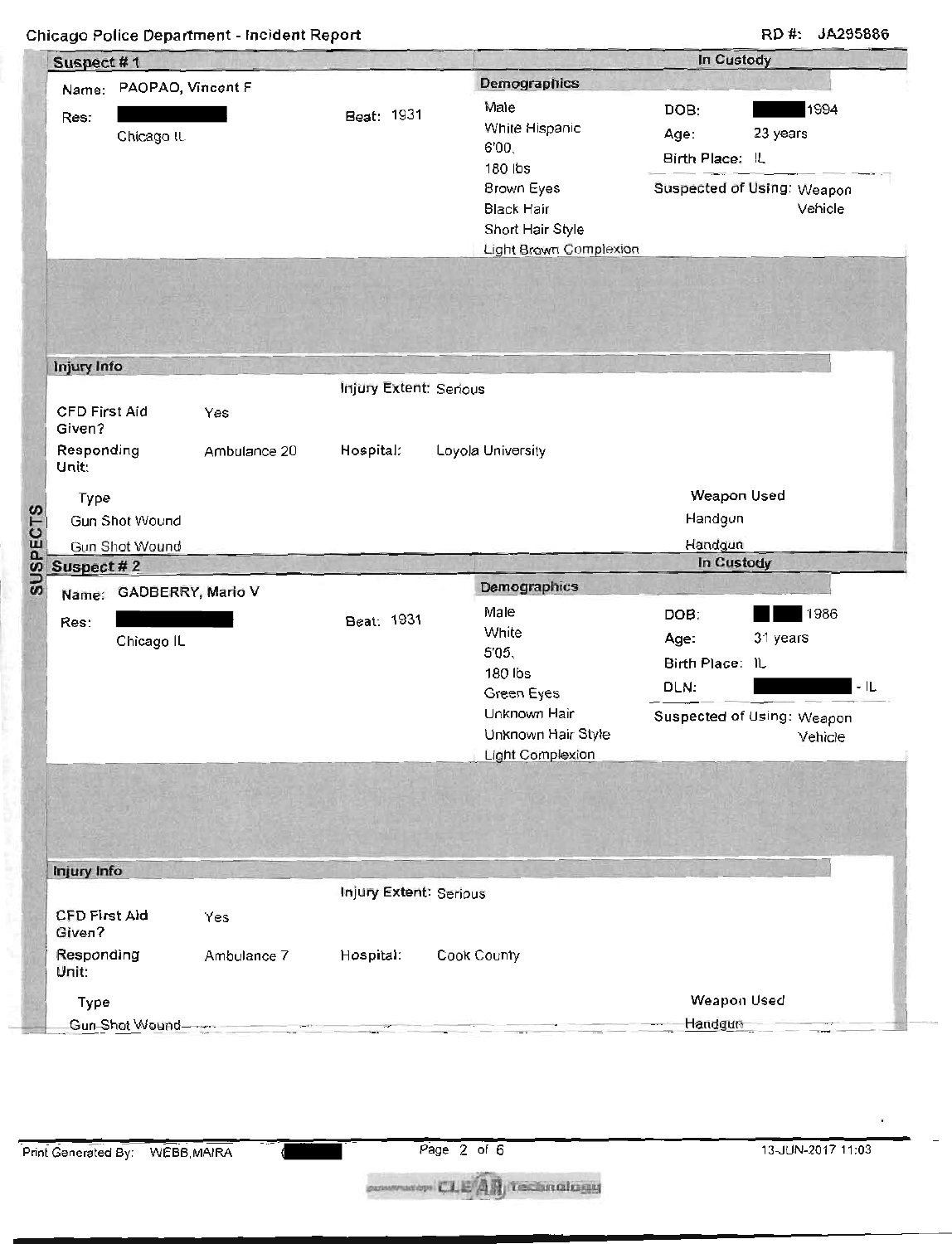|                                              |                                           |                                                                                                                 |     |                                  | RD #:<br>JA295886    |  |  |  |  |
|----------------------------------------------|-------------------------------------------|-----------------------------------------------------------------------------------------------------------------|-----|----------------------------------|----------------------|--|--|--|--|
|                                              | <b>RELATIONSHIP</b>                       |                                                                                                                 |     |                                  |                      |  |  |  |  |
| (Victim)<br>is a<br>(Victim)<br>is a         |                                           | (Offender)<br>PAOPAO, Vincent,F<br>No Relationship of<br>(Offender)<br>GADBERRY, Mario, V<br>No Relationship of |     |                                  |                      |  |  |  |  |
|                                              |                                           |                                                                                                                 |     |                                  |                      |  |  |  |  |
| (Victim)<br>is a                             |                                           | No Relationship of                                                                                              |     | (Offender)<br>PAOPAO, Vincent,F  |                      |  |  |  |  |
| (Victim)<br>is a                             |                                           | No Relationship of                                                                                              |     | (Offender)<br>GADBERRY, Mario, V |                      |  |  |  |  |
|                                              |                                           |                                                                                                                 |     |                                  |                      |  |  |  |  |
|                                              |                                           |                                                                                                                 |     |                                  |                      |  |  |  |  |
|                                              |                                           |                                                                                                                 |     |                                  |                      |  |  |  |  |
| Vehicle #1                                   |                                           |                                                                                                                 |     |                                  |                      |  |  |  |  |
|                                              | Vehicle: 2011 Infiniti - G35 - Automobile | Damaged?                                                                                                        | Yes | Owner:                           | Mario Gadberry       |  |  |  |  |
| Style: Hatchback, 4-Door                     |                                           |                                                                                                                 |     | Possessor/User:                  | GADBERRY, MARIO<br>v |  |  |  |  |
| Color-Top/Bottom: Gray/Gray                  |                                           | Theft From?                                                                                                     | No  | Towed?                           | No                   |  |  |  |  |
| VIN#:                                        |                                           | Burned?                                                                                                         | No  |                                  |                      |  |  |  |  |
| DOMESTIC INFO<br>VEHICLE<br>License Plate #: | - Illinois -<br>Passenger Car             | Destroyed?                                                                                                      | No  |                                  |                      |  |  |  |  |

Stolen? No

covered CLE AR recondidati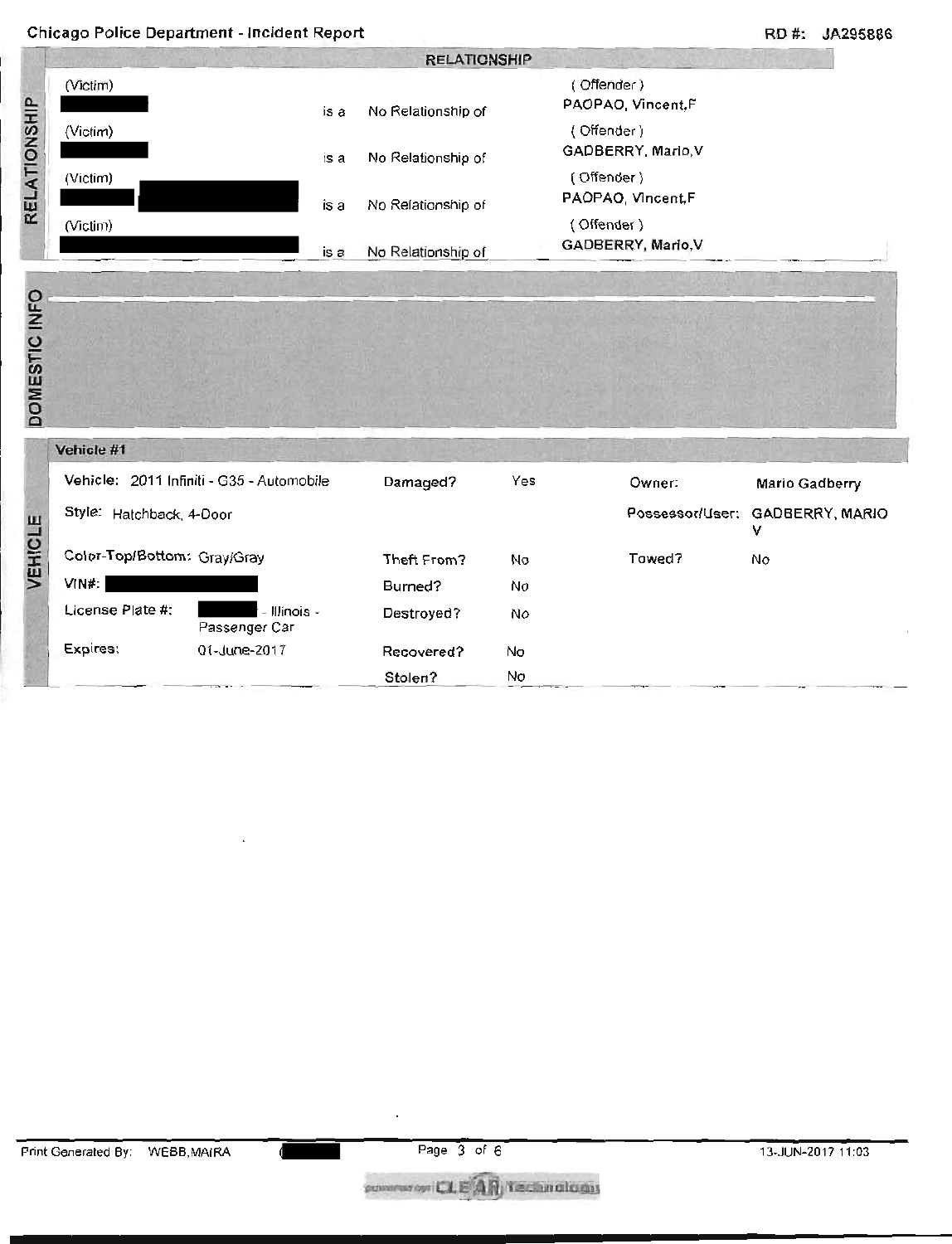## **Chicago Police Department - Incident Report RD #: JA295886**

|               | <b>Request Type</b> | Uni<br>t | Agency Name                                         | Date               | Star# | Name           |
|---------------|---------------------|----------|-----------------------------------------------------|--------------------|-------|----------------|
|               | On Scene            | 630      | Detective Area - North                              | 07 June 2017 01:04 | 20556 | ,GORZELANNC    |
|               | Request Type        | Uni<br>t | Agency Name                                         | Date               | Star# | Name           |
|               | On Scene            | 630      | Detective Area - North                              | 07 June 2017 01:04 | 20691 | ,WETHERS       |
|               | <b>Request Type</b> | Uni<br>t | <b>Agency Name</b>                                  | Date               | Star# | Name           |
|               | On Scene            | 630      | Detective Area - North                              | 07 June 2017 01:04 | 21613 | , WILLIAMS     |
|               | <b>Request Type</b> | Uni      | <b>Agency Name</b>                                  | Date               | Star# | Name           |
|               | On Scene            | 630      | Detective Area - North                              | 07 June 2017 01:04 | 20130 | ,SWIDEREK      |
|               | Request Type        | Uni<br>t | Agency Name                                         | Date               | Star# | Name           |
|               | On Scene            | 630      | Detective Area - North                              | 07 June 2017 01:04 | 21396 | 5313a          |
|               | Request Type        | Uni<br>t | Agency Name                                         | Date               | Star# | Name           |
|               | On Scene            | 630      | Detective Area - North                              | 07 June 2017 01:04 | 21408 | ,GARCIA        |
|               | <b>Request Type</b> | Uni<br>t | Agency Name                                         | Date               | Star# | Name           |
| NOTIFICATIONS | On Scene            | 630      | Detective Area - North                              | 07 June 2017 01:04 | 21183 | ,TARASZKIEWICS |
|               | Request Type        | Uni<br>t | Agency Name                                         | Date               | Star# | Name           |
|               | On Scene            | 630      | Detective Area - North                              | 07 June 2017 01:04 | 20741 | ,MORALES       |
|               | <b>Request Type</b> |          |                                                     | Date               | Star# | Name           |
|               | On Scene            |          |                                                     | 07 June 2017 02:18 | 19618 | ALFARO,        |
|               | <b>Request Type</b> | Uni<br>t | Agency Name                                         | Date               | Star# | Name           |
|               | Notification        | 116      | Deployment Operations<br>Center                     | 07 June 2017 02:23 | 6538  | ,MOLESKY       |
|               | <b>Request Type</b> | Uni<br>t | Agency Name                                         | Date               | Star# | Name           |
|               | Notification        | 630      | Detective Area - North                              | 07 June 2017 02:51 | 21162 | HANSEN,        |
|               | <b>Request Type</b> | Uni<br>t | Agency Name                                         | Date               |       |                |
|               | Notification        | 177      | Forensic Services Division                          | 07 June 2017 01:28 |       |                |
|               | <b>Request Type</b> | Uni<br>t | Agency Name                                         | Date               |       |                |
|               | Notification        | 277      | Forensic Services<br>Evidence Technician<br>Section | 07 June 2017 01:20 |       |                |
|               | <b>Request Type</b> | Uni      | Agency Name                                         | Date               | Star# | Name           |
|               | On Scene            | 277      | Forensic Services<br>Evidence Technician<br>Section | 07 June 2017 01:26 | 8218  | ,CERVENKA      |
|               | <b>Request Type</b> | Uni      | Agency Name                                         | Date               |       | Name           |

Print Generated By: WEBB,MAIRA ( Page 4 of 6 13-JUN-2017 11:03

.....t-ursrip. ±t2mckivadk.f.imi

 $\frac{4}{2}$ I--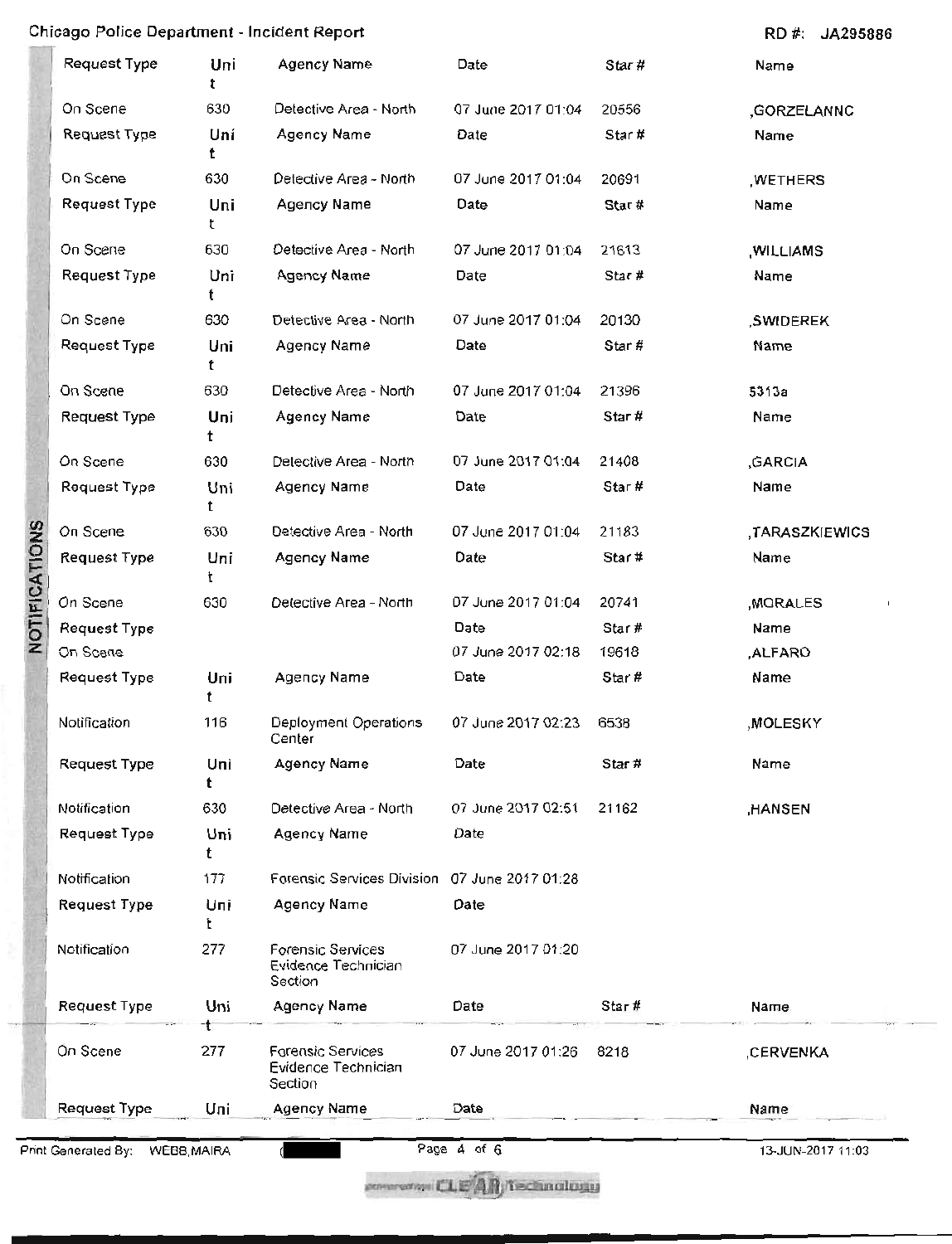## **Chicago Police Department - Incident Report**

|               |                     | t         |                                                            |                    |        |                  |
|---------------|---------------------|-----------|------------------------------------------------------------|--------------------|--------|------------------|
|               | On Scene            | 277       | <b>Forensic Services</b><br>Evidence Technician<br>Section | 07 June 2017 02:00 |        | 5821, JACKSON    |
|               | <b>Request Type</b> | Uni<br>t  | <b>Agency Name</b>                                         | Date               | Star#  | Name             |
|               | On Scene            | 630       | Detective Area - North                                     | 07 June 2017 01:04 | 20412  | <b>HAMICK</b>    |
|               | <b>Request Type</b> | Uni<br>t  | Agency Name                                                | Date               | Star#  | Name             |
|               | On Scene            | 630       | Detective Area - North                                     | 07 June 2017 01:04 | 20682  | <b>MCNICHOLS</b> |
|               | <b>Request Type</b> | Uni<br>t  | Agency Name                                                | Date               | Star # | Name             |
|               | On Scene            | 630       | Detective Area - North                                     | 07 June 2017 01:04 | 20132  | <b>CRADICK</b>   |
| NOTIFICATIONS | <b>Request Type</b> | Uni<br>t. | <b>Agency Name</b>                                         | Date               | Star#  | Name             |
|               | On Scene            | 630       | Detective Area - North                                     | 07 June 2017 01:04 | 20172  | ,HONDA           |
|               | <b>Request Type</b> | Uni<br>t  | Agency Name                                                | Date               | Star#  | Name             |
|               | On Scene            | 630       | Detective Area - North                                     | 07 June 2017 01:04 | 20527  | PAPPAS.          |
|               | Request Type        |           |                                                            | Date               | Star#  | Name             |
|               | On Scene            |           |                                                            | 07 June 2017 02:00 | 117    | ,LUKAS           |
|               | Request Type        |           |                                                            | Date               | Star#  | Name             |
|               | On Scene            |           |                                                            | 07 June 2017 02:00 | 26     | ,DAUN            |
|               | <b>Request Type</b> |           |                                                            | Date               | Star#  | Name             |
|               | On Scene            |           |                                                            | 07 June 2017 02:00 | 158    | <b>MORLEY</b>    |
|               | <b>Request Type</b> | Uni<br>t  | <b>Agency Name</b>                                         | Date               | Star # | Name             |
|               | On Scene            | 277       | <b>Forensic Services</b><br>Evidence Technician<br>Section | 07 June 2017 02:30 | 5868   | ,ADLER           |

EVENT # 18474 IN SUMMARY, RIO'S WERE ASSIGNED TO DO THE PAPER FOR ABOVE INCIDENT. PLEASE REFER TO DETECTIVE SUPPLEMENTAL REPORTS. R/O'S WERE NOT ABLE TO GIVE VICTIM VIN, VICTIM NOT ON SCENE. NOTIFICATION: SUPERVISOR KUSINSKI Beat#: Star#: Emp#: 1500 Date: 07-JUN-2017 Time: 0104 ONS NOTIFICATION: SERGEANT KEENAN Beat#: Star#: 2510 Emp#: Date: 07-JUN-2017 Time: 0104 ONS NOTIFICATION: SERGEANT RONAN Beat#: Star#: 2530 Emp#: Date: 07-JUN-2017 Time: 0104 ONS NOTIFICATION: LIEUTENANT PEREZ Beat#: Star#: 2599 Emp#: Date: 07-JUN-2017 Time: 0104 ONS NOTIFICATION: SUPERVISOR ESCAMILLO Beat#: Star#: Emp#: 2500 Date: 07-JUN-2017 Time: 0104 ONS NOTIFICATION: P.O. ASSIGNED UNIT LIDOY Beat#: 2542 Star#: 13447 Emp#: Date: 07-JUN-2017 Time: 0200 ONS NOTIFICATION: P.O. ASSIGNED UNIT LIDOY Beat#: 2542 Star#: 13447 Emp#: Date: 07-JUN-2017 Time: 0200 ONS<br>NOTIFICATION: P.O. ASSIGNED UNIT SAINT LOUIS Beat#: Star#: 17424 Emp#: Date: 07-JUN-2017 Time: 0200 ONS<br>NOTIFICATION: S NOTIFICATION: SUPERVISOR AVILA Beat#: Star#: 213 Emp#: Date: 07-JUN-2017 Time: 0200 ONS NOTIFICATION: LIEUTENANT CRAWFORD Beat#: Star#: 670 Emp#: Date: 07-JUN-2017 Time: 0200 ONS Z NOTIFICATION: P.O. ASSIGNED UNIT LOZA Beat#: Star#: 16201 Emp#: Date: 07-JUN-2017 Time: 0200 ONS NOTIFICATION: SUPERVISOR GLEN BROOKS Beat#: Star#: 433 Emp#: Date: 07-JUN-2017 Time: 0104 ONS NOTIFICATION: P.O. ASSIGNED UNIT LUCAS Beat#: Star#: 17029 Emp#: Date: 07-JUN-2017 Time: 0104 ONS NOTIFICATION: P.O. ASSIGNED UNIT MEILINGER Beat#: Star#: 6115 Emp#: Date: 07-JUN-2017 Time: 0104 ONS NOTIFICATION: P.O. ASSIGNED UNIT SZCZUR Beat#: Star#: 18774 Emp#: Date: 07-JUN-2017 Time: 0200 ONS - STAR#: 17413 NAME: ANTHONY CASTRO BEAT: 2522R ▪ **-** STAR#: 8780 NAME: JOSEPH PULLIA BEAT: 2522R